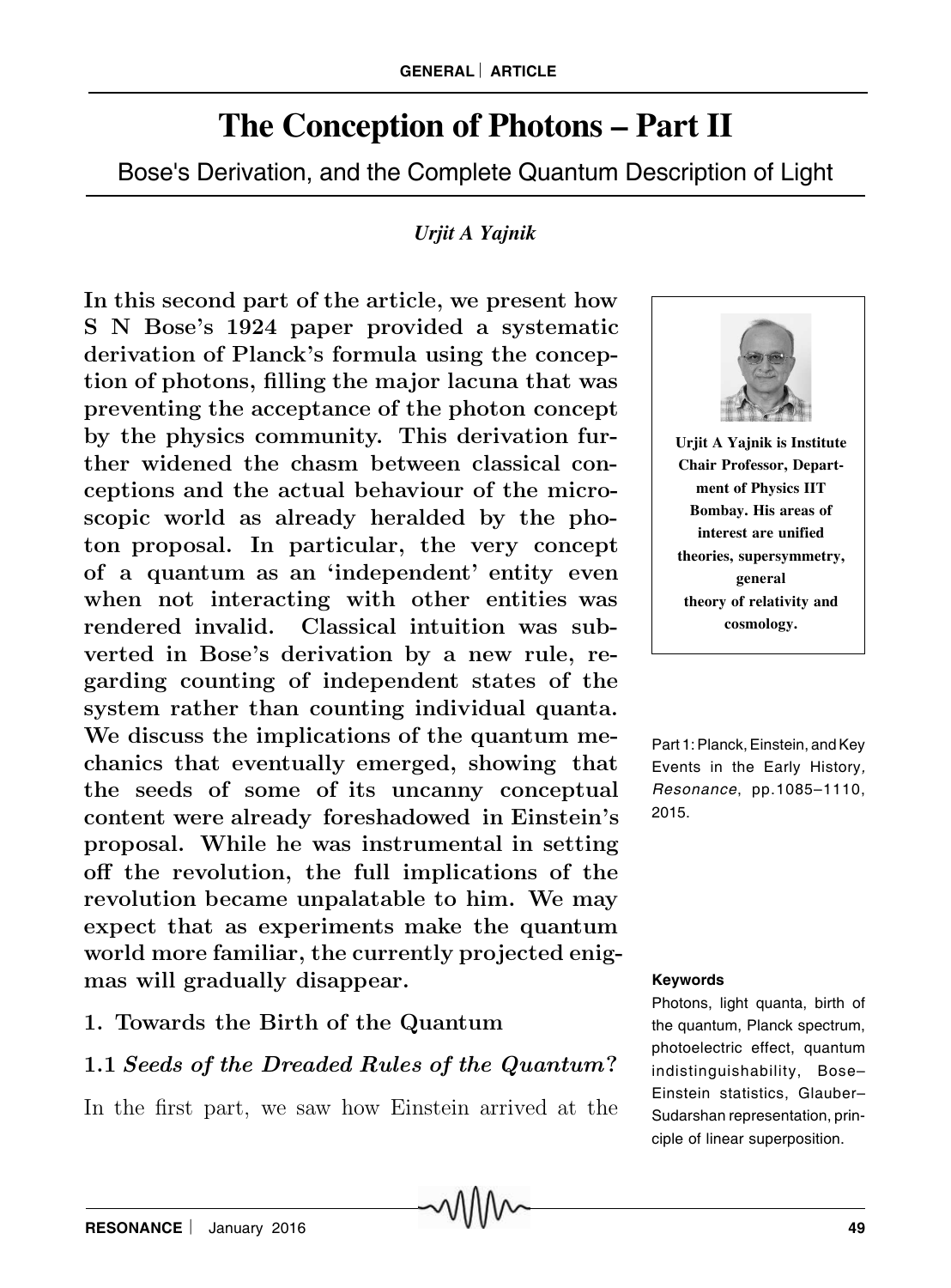famous formula applicable to photoelectric effect,

$$
KE_{\text{max}} = h\nu - W. \tag{1}
$$

According to him, once light in this setting was understood to behave like packets of energy, the above formula was simply an energy conservation formula. The proposal that the energy of the light quantum should be proportional to its frequency ran against the grain of Maxwell's electromagnetism, where light could be shown to be a phenomenon similar to waves in any medium.

But the surprise of this proposal is not restricted to this little paradox. The import of the ideas we have now covered – and presumably accepted by you, dear reader, as valid – is truly stupendous. Sometimes, one wonders whether Einstein fully grasped the extent of damage his proposal was doing to some of the well-established classical notions. Let us assume, as clearly articulated by him, that the emitted light was going to proceed without spreading out, as an undivided packet of energy in a specific direction. Considering that the emitting body was a point-like object such as an atom or a molecule, one is immediately faced with the question: 'Which' direction will the emitted quantum proceed in? Even if the emitting body had a size, it could well be very simple, say the hydrogen atom, which can be presumed to be spherically symmetric. Then, simple classical reasoning would suggest that the radiation should emerge as a spherical wave respecting the symmetry of the emitter. But according to the photon hypothesis, the emission process must choose a preferred direction of emission.

What fundamental principles govern the choice of this direction are not spelt out by the new stipulation. Yet, with a century of experience of quantum mechanics, we know that this is indeed how the emission of a photon occurs and in a sense typifies the nature of all quantum processes. Only under repeated identical observations can we establish the overall isotropy of the emission

Considering that the emitting body was a point-like object such as an atom or a molecule, one is immediately faced with the question: 'Which' direction will the emitted quantum proceed in?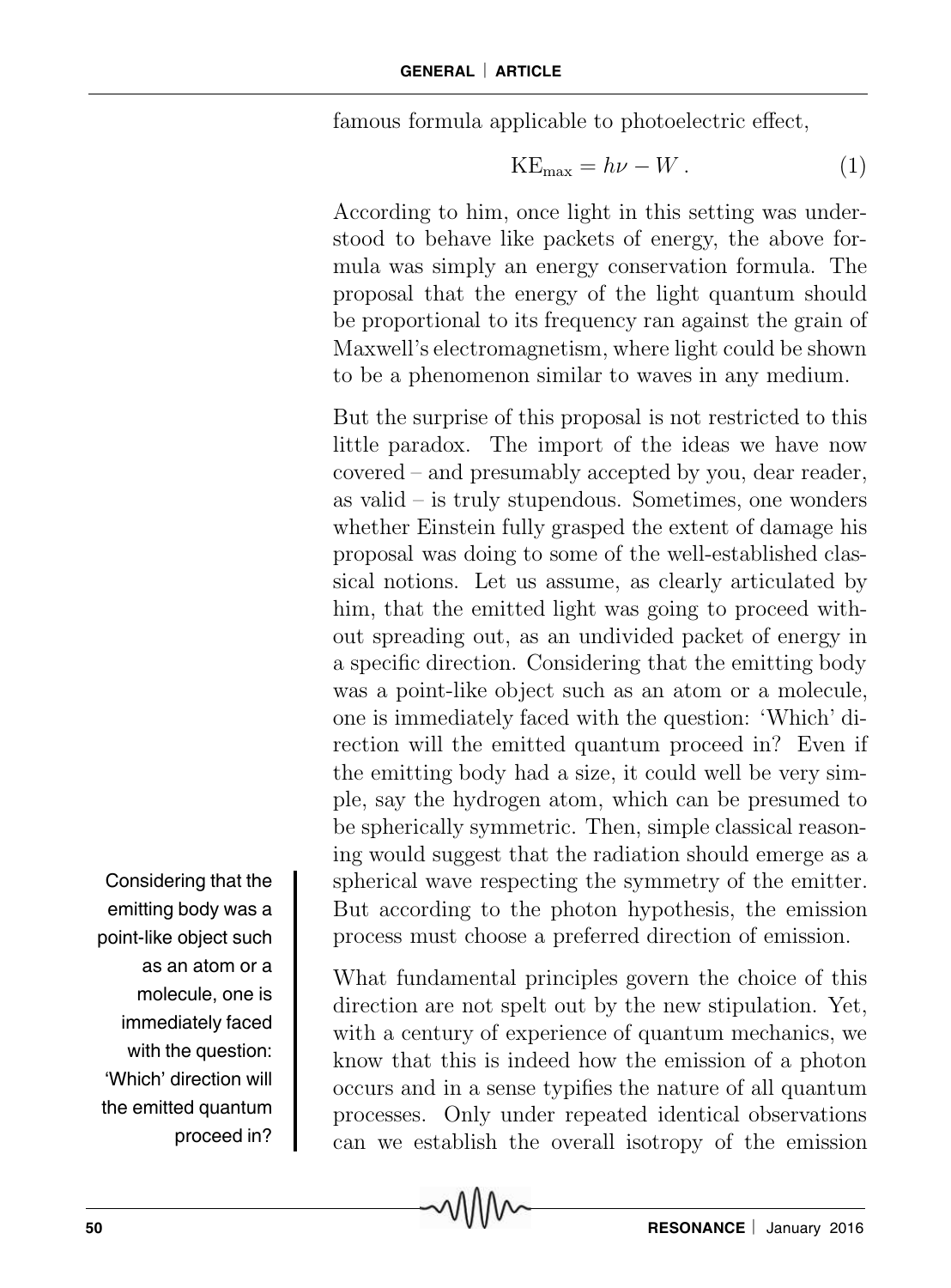phenomenon, while in an individual event, the symmetry will not be respected. We may also cite another example of the often studied 'particle in a box'. Consider an electron confined within a box but with no other interactions. From quantum mechanics, we find that its location is not evenly distributed within the box. Depending upon the state it is in, it will be found preferentially at select locations, violating the homogeneity of the container. However, observations of a large number of such boxes will indeed restore the homogeneity of locations. To repeat, the earliest hypothesis made by Einstein already encodes the principle now used by all practitioners of quantum mechanics, viz., isolated quantum processes have to occur with one specific eigenvalue of the concerned observable revealed in a given experiment.

Thus, in a sense, the seeds of the dreaded quantum mechanics were already sown in Einstein's original proposal when he generalised Planck's law originally proposed for a radiation gas, to individual events of emission and absorption. But an equally drastic phenomenon of Nature had not yet been articulated, and it awaited the correct Boltzmann ensemble of photons as conceived by S N Bose two decades later. And this phenomenon is the intrinsic indistinguishability of quanta which makes us realise that quanta are not at all 'particles' such as billiard balls we are familiar with, but profoundly novel entities.

## 1.2 Opportunism of Theorists

We may view the bold attempts of both Planck and Einstein as an opportunism of sorts, the readiness to jump into the unknown, abandoning the comfortable territory, for the possibility of obtaining a correct answer. As we noted earlier, Planck later came to consider his effort as "an act of desperation".

Einstein on the other hand, faced a stigma. While he

The seeds of the dreaded quantum mechanics were already sown in Einstein's original proposal when he generalised Planck's law.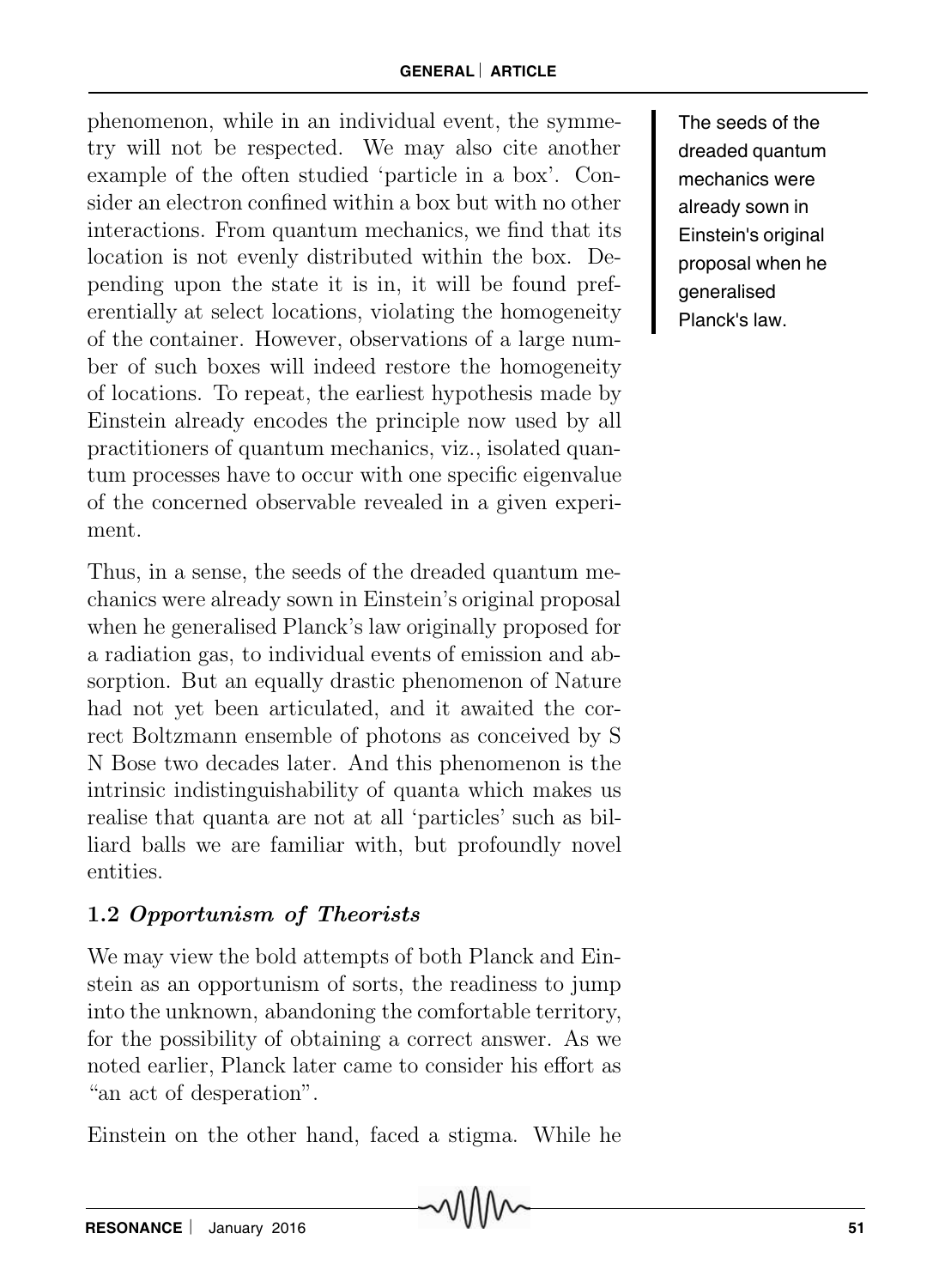Einstein stood up to the stalwarts, asserting that "I must insist on the validity of the new concept at least within the domain of phenomena for which it furnishes an explanation."

Einstein also proposed an explanation for the behaviour of specific heats of solids based on quantum vibrations in 1907 which again met instant success. But his photoelectric effect explanation was shunned by all experts.

became famous for his special relativity, the famous relationship between rest mass and energy etc., he was under pressure from senior colleagues to retract his radical ideas about the discrete nature of electromagnetic phenomena. Specifically, it was creating difficulty in getting him elevated as a Fellow of the Prussian Academy. Despite being nominated several times, the committee examining his case seemed to choke at this particular paper. It is reported that in a subsequent nomination his proponents even attempted an apology on his behalf – something to the effect that occasionally in his eagerness to explicate very difficult phenomena he was led to rather radical proposals, but this need not be held against him.

After this went on for several years, he was forced to issue some public clarification about his rather radical and unsavoury paper at the Solvay conference in 1911. But he stood up to the stalwarts, asserting that "I must insist on the validity of the new concept at least within the domain of phenomena for which it furnishes an explanation." His statement made in German was however so carefully worded that it was interpreted as him having reservations about this concept, at least in the Englishspeaking world. In fact, Robert Millikan who confirmed the photoelectric effect experimentally in his 1916 paper, refers to Einstein's quantum proposal as "bold, not to say reckless", considers it to have been "generally abandoned", and in his conclusions states that the proposal "... is found so untenable that Einstein himself, I believe, no longer holds to it".

By 1908, Einstein became preoccupied with general theory of relativity and seems to have not returned to the question of light quanta. It is notable that he also proposed an explanation for the behaviour of specific heats of solids based on quantum vibrations in 1907 which again met instant success as a general idea though not quite correct in detail. But his photoelectric effect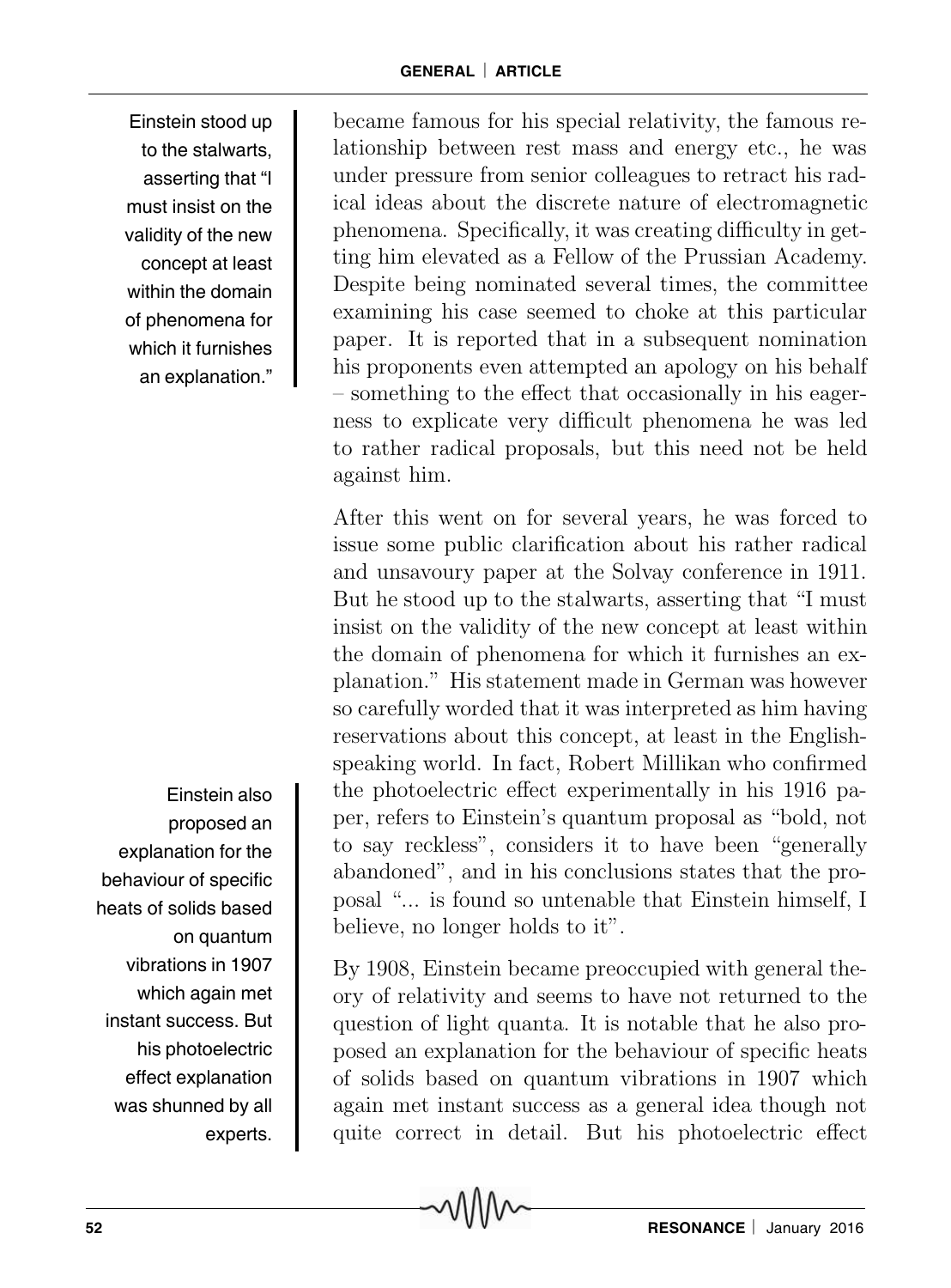explanation was shunned by all experts. This caused difficulty in his becoming a member of the Prussian Academy, and since membership of the national academy is a natural step towards the Nobel Prize, also a delay in his getting that coveted Prize. Einstein was quite a celebrity based on his special relativity and was becoming the next genius after Isaac Newton with his formulation in 1915 of the general theory of relativity. But the stupendous intellectual achievement of special relativity did not meet the criteria of new phenomenological content required by the Nobel Committee, while the discovery of phenomena that would conclusively establish general relativity remained far in the future.

In 1914, Robert Millikan confirmed the formula proposed by Einstein, yet nobody including Millikan seemed to believe the conceptual basis of the formula. Thus it was with much struggle that the well-wishers of Einstein and no doubt well-wishers of the subject of physics managed to convince the Nobel Committee to award the 1921 Prize to Einstein for his discovery of the photoelectric formula. And thus the Prize was awarded to him, taking care to state in the citation that it was "for his services to Theoretical Physics, and especially for his discovery of the law of the photoelectric effect". Note that it was not for the correct conceptual basis or theoretical explanation of the effect, it was merely for the correct 'discovery' of the law, the prediction of the equation verified by Millikan.

While talking about opportunism, let us jump ahead a little and refer to Section 2.2 where we discuss the core new concept underlying the contribution of S N Bose. It is common to note in critical assessments that this derivation is technical, brief and while it proves the formula, does not sufficiently explicate the new assumptions involved. One has to note, however, that while Einstein was bold enough to move ahead to make a new prediction, he made no attempt to explain the additional

The Nobel Prize to Einstein was not for the correct conceptual basis or theoretical explanation of the effect, it was merely for the correct 'discovery' of the law, the prediction of the equation verified by Millikan.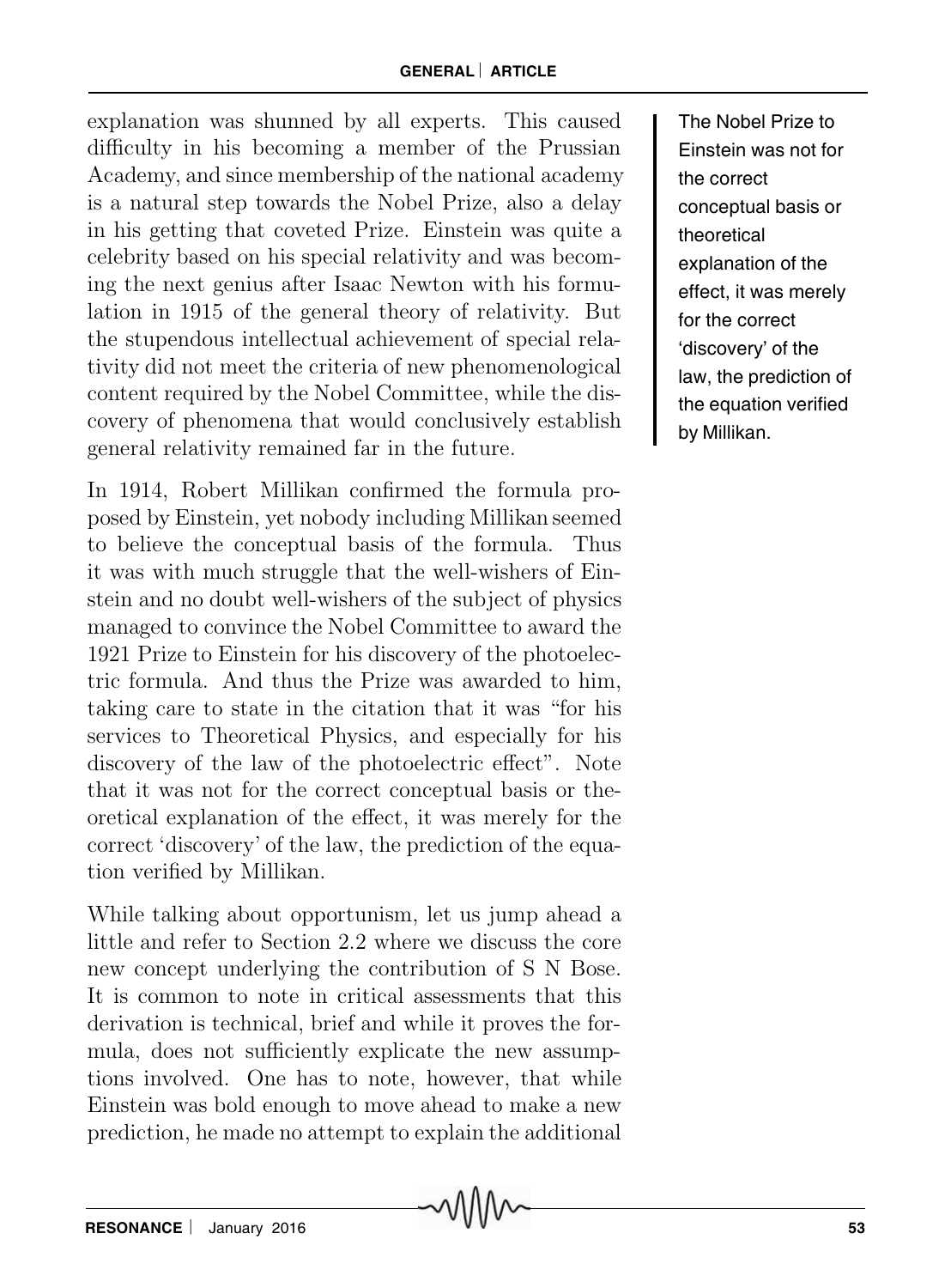While Planck gleaned the formula, and Einstein could grasp the quantum nature of the phenomenon, it was Bose who for the first time clearly derived the whole expression from Boltzmann's ensembles, also incorporating a revolutionary counting for photons.

 $-e^{-h\nu/kT}$  term in the denominator (refer to equation (2) on p.57). While Planck gleaned the formula, and Einstein could grasp the quantum nature of the phenomenon, it was Bose who for the first time clearly derived the whole expression from Boltzmann's ensembles, also incorporating a revolutionary counting for photons.

# 1.3 A Curious Case of Inadequate Diffusion of Scientific Knowledge

It is important at this point to note a few ironical quirks of history and personalities. Einstein, in this paper of 1905, is somewhat circumspect of the methods used by Boltzmann. He does use the microscopic picture of entropy as proposed by Boltzmann. But he carefully avoids using the method of ensembles. For one, he seems to think that listing all the members of an ensemble – all the possible states a system can possibly attain, consistent with energy conservation – is still no guarantee that one has enumerated all possible dynamical effects which occur when a system is undergoing time evolution. This scepticism is similar to what has come to be called the question of ergodicity, but the way Einstein states his objection it seems to be even stronger than the question of ergodicity. Secondly, we are told by the editor John Stachel of the collection of Einstein's papers during that "miraculous year", that there were more reasons for which Boltzmann's contemporaries did not agree with him in detail though many agreed in principle. And this was because Boltzmann had a verbose writing style and the definitions of the concepts he would propose were not sharply defined and would seem to change even within the course of the same long essay. As we now know, there were also a few errors of normalisation in his formulae.

All the issues associated with statistical mechanics had been adequately addressed by Josiah Willard Gibbs in USA by the turn of the 1900's. Had Einstein accessed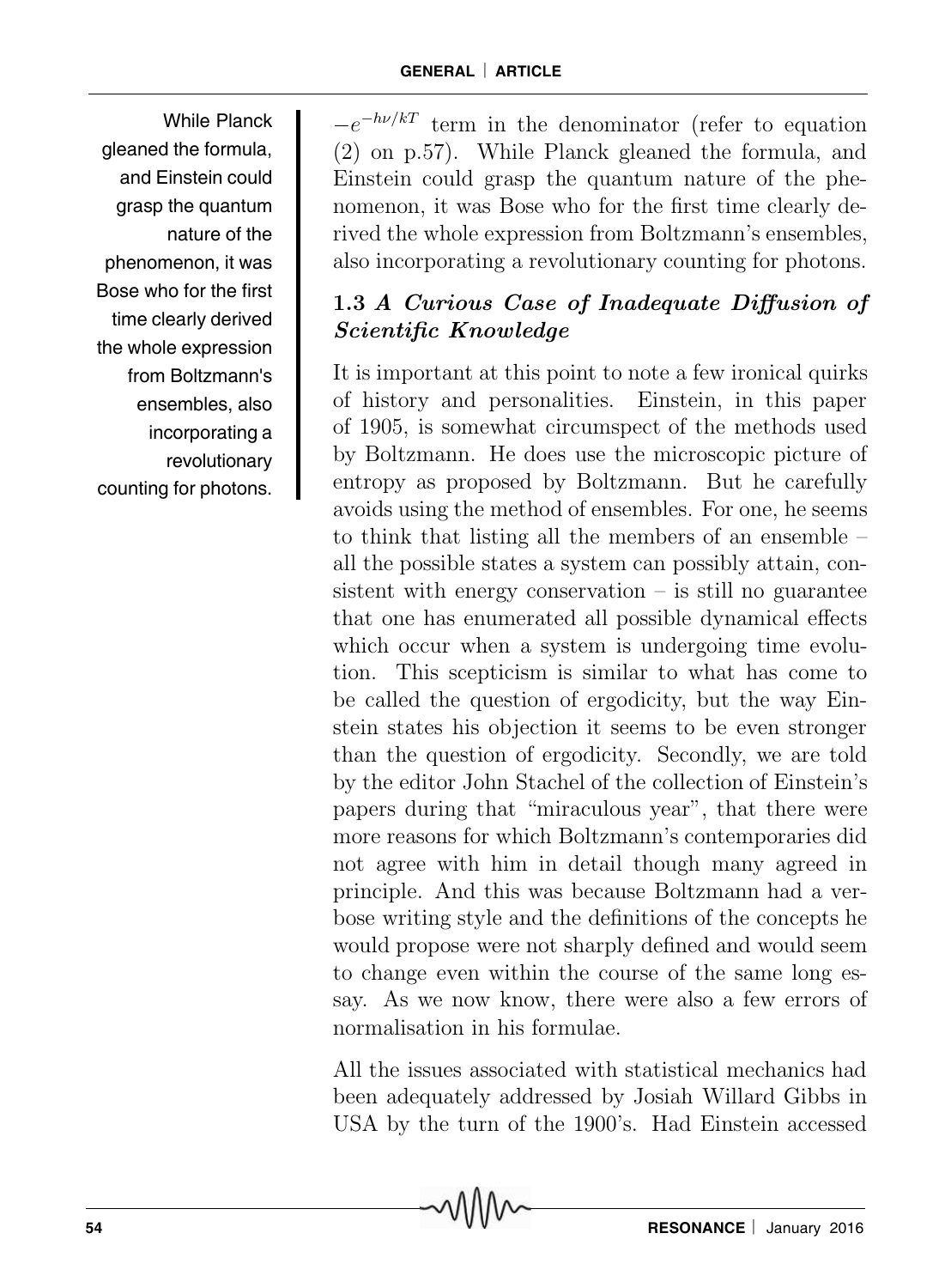that treatise, his doubts would probably have been addressed and he would have proceeded to give a detailed derivation of the Planck formula starting from his fundamental conception of photons, using the techniques of Boltzmann, the same way the latter had provided a microscopic explanation of classical thermodynamics. But this was not to be. Probably because Einstein did not read English back then and also perhaps because the centre of gravity of science and intellectual discourse was Europe and Gibbs's treatise was slow in gaining acceptance there. We may then summarise the impasse in the progress towards full understanding of the Planck formula on two ironical circumstances: Albert Einstein firmly believed in photons but would not produce a proof using statistical mechanics, while the rest of the world refused to believe in photons but certainly had many experts who knew the latest reliable methods in statistical mechanics but who probably did not bother to apply them to a gas of photons.

## 1.4 Confirmation from Far Away, Far Later

It thus fell upon Satyendra Nath Bose, a professor in Dhaka (or Dakka) University in 1924 to produce the required proof. Bose as a younger man venerated Albert Einstein, and being far away from the European crucible of science was perhaps immune to the prejudice prevailing against the notion of photons. Further, as a brilliant scholar, he had no doubt mastered the methods of statistical mechanics, again without too much prejudice because being from colonial India he had ease of access to the English source material, probably including Gibb's treatise. Thus, it was that he set about ascribing a discretised character to the phase space of radiation. In mechanics, where both positions and momenta of particles need to be considered as independent variables, 'phase space' refers to the abstract space labelled by this combined set of coordinates. He made the assumption that in line with quantum principles,

Albert Einstein firmly believed in photons but would not produce a proof using statistical mechanics, while the rest of the world refused to believe in photons but knew the latest reliable methods in statistical mechanics.

Bose made the assumption that in line with quantum principles, the phase space needs to be divided into discrete cells of size  $h^{\!\scriptscriptstyle 3}.$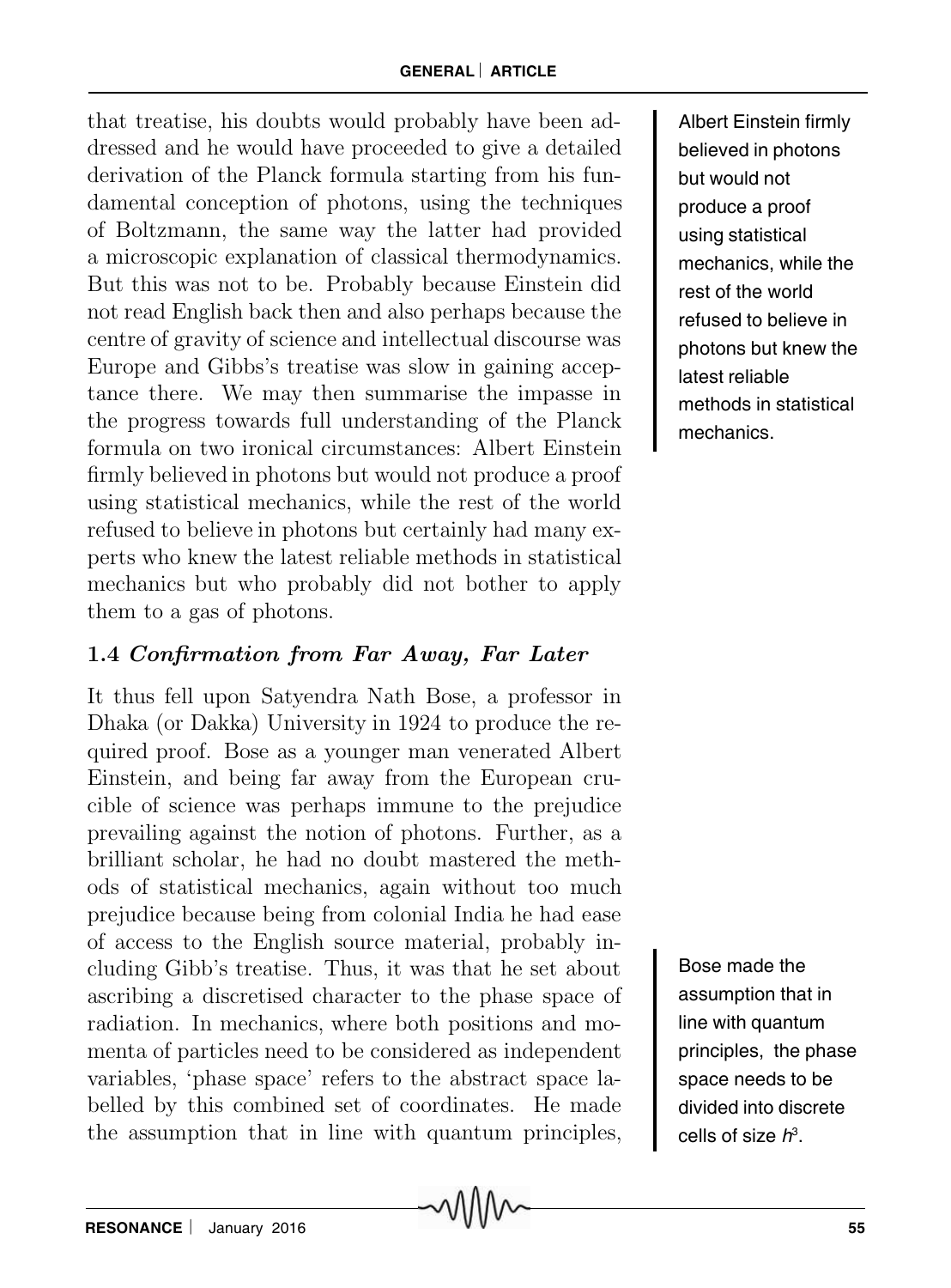the phase space needs to be divided into discrete cells of size  $h^3$ , a quantity whose unit dimensions match those of a volume element in phase space. To this author's knowledge, this was also the first calculation of density of states for quantised bosons. The previous calculations had introduced frequency-dependent volume factors in phase space within the wave picture. Bose's partitioning of the phase space is what we now call 'box normalisation', and it is clear from his paper that this was conceptually very important to Bose as the full package of the quantum hypothesis.

Bose then proceeded to list the possible states of the ensemble of photons and inadvertently distributed the photons in available phase space boxes without any discrimination among them. He then applied Boltzmann's method to identify the equilibrium distribution which would dominate. It yielded exactly the formula due to Planck.

It is not possible to go into the details of S N Bose's all too brief but paradigm-setting paper. But he had the full answer. There was some imagination and then there was precise logic and a computation. Neither desperate nor opportunistic, this derivation had the entire formula of Planck proved from first principles of statistical mechanics and the conception of radiation as photons. It is said that he sent his paper in English first to the *Philo*sophical Magazine in 1923. But it was rejected. He then sent his paper to Einstein addressing him as "Respected Master". Einstein immediately grasped the significance of this paper. This was the calculation he had sought for during the previous two decades. He translated it and communicated it to Zeitschrift für Physik. He then proceeded as a follow-up to work out the consequences of the new method of calculation applied to massive particles. The combined general formulation is called the Bose–Einstein statistics to distinguish it from the classical Maxwell–Boltzmann statistics.

Einstein immediately grasped the significance of the paper by Bose. This was the calculation he had sought for during the previous two decades.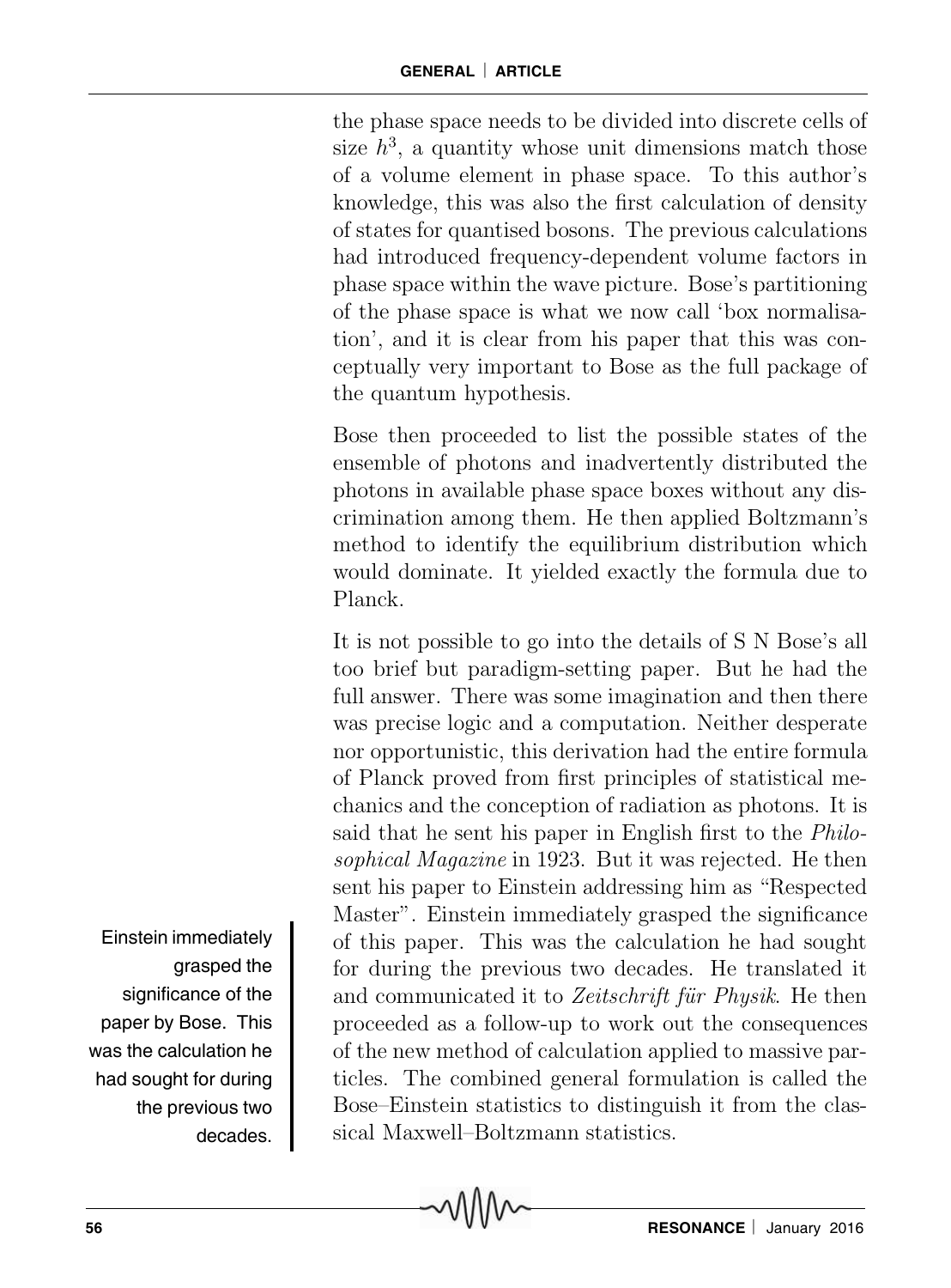Bose's one-off contribution has evoked puzzlement and its far-reaching implications also perhaps jealousy. True, he did not have a consistent output of scientific contributions within that subject area like a European scientist. Being sensitive to the condition of his country, he shifted his attention to practical problems of semiconductor devices. But nobody denies the brilliance and scholarship of Bose. It appears that he himself did not grasp the novel assumption he had inadvertently made in his derivation. While the discrete partitioning of the phase space is an important step, the success of the derivation relies on an additional crucial assumption. If we read the wording of how Planck finally convinced himself of his derivation in the year 1900, we see a parallel. Planck was thinking of energy as a generic quantity to be distributed among those oscillators in the walls of the cavity. And he spoke of distributing "energy units" into the available excited states of the oscillators. Of course with hindsight, we know that the oscillators were a completely unnecessary scaffolding. Bose, on the other hand, had to contend with the same energy units, now conceived as photons, themselves the objects of statistical mechanics to be handled by set rules. The scaffolding of cavity oscillators was abandoned once and for all. And he implicitly distributed photons among their own available energy levels according to the same indistinguishability approach as Planck. As we elaborate below, this is the key novel assumption, which naturally produces the denominator of equation 3 of Part I, viz.,

$$
\rho(\nu) = \frac{8\pi h\nu^3}{c^3} \frac{e^{-h\nu/kT}}{1 - e^{-h\nu/kT}},
$$
\n(2)

without any reference to any oscillators. Bose himself missed this particular fact, and there is nothing to indicate that even Einstein understood it at the time of communicating his paper. It was indeed something very very subtle. Thus, to Bose, we may attribute the credit for arriving at the "light gas" distribution formula by

Nobody denies the brilliance and scholarship of Bose. It appears that he himself did not grasp the novel assumption he had inadvertently made in his derivation. While the discrete partitioning of the phase space is an important step, the success of the derivation relies on an additional crucial assumption.

Thus, to Bose, we may attribute the credit for arriving at the "light gas" distribution formula by applying the principles of statistical mechanics directly to photons considered as fundamental entities.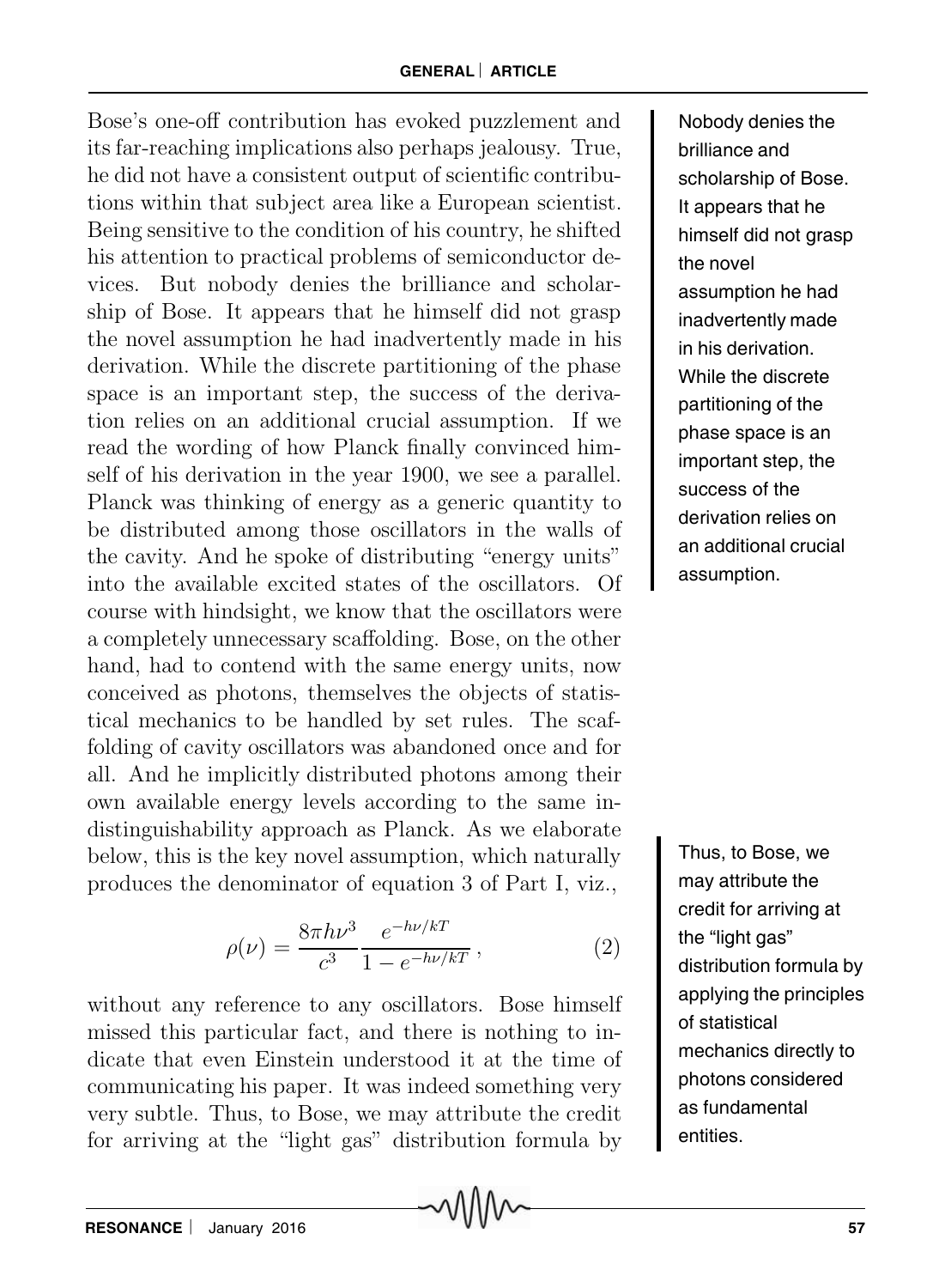applying the principles of statistical mechanics directly to photons considered as fundamental entities.

#### 2. Quantum Mechanics

#### 2.1 Ideas Whose Time had Come

Between 1905 and 1924, Einstein returned to the physics of light a few times, but the issue of validation of the photon hypothesis remained unresolved. In 1917, as the general relativity revolution was catching on, he devoted attention to radiation again, and wrote his famous insightful paper on the so-called  $A$  and  $B$  coefficients, concerning emission and absorption of light in atomic sources. These observations went on to become the underlying framework for developing the laser.

But the proof of the Planck formula still evaded Einstein. In 1921, he got his Nobel Prize. But the really eventful year for the story we are pursuing was 1924. It was in this year that Louis-Victor-Pierre-Raymond, 7th duc de Broglie submitted a thesis to the French Academy for a doctorate degree. In it, he proposed that if as per Einstein, electromagnetic waves have a particle-like character, conversely the electron must have a wave-like character. He proposed the equally preposterous formula associating a wave of wavelength  $\lambda$  with an electron of momentum p:

$$
\lambda = \frac{h}{p} \,. \tag{3}
$$

This is analogous to the relation  $\lambda = c/\nu$  for electromagnetic waves if we recognise the Planck relation  $E =$  $h\nu$ , and the special relativistic relation for photons,  $p =$  $E/c$ . It appears that the members of the Academy were flummoxed by this hypothesis, and after some discussion sent it off outside France, to Albert Einstein himself for examination. Even Einstein must have been suitably puzzled. However, he had received the letter from Bose just a few months earlier. He had now been fully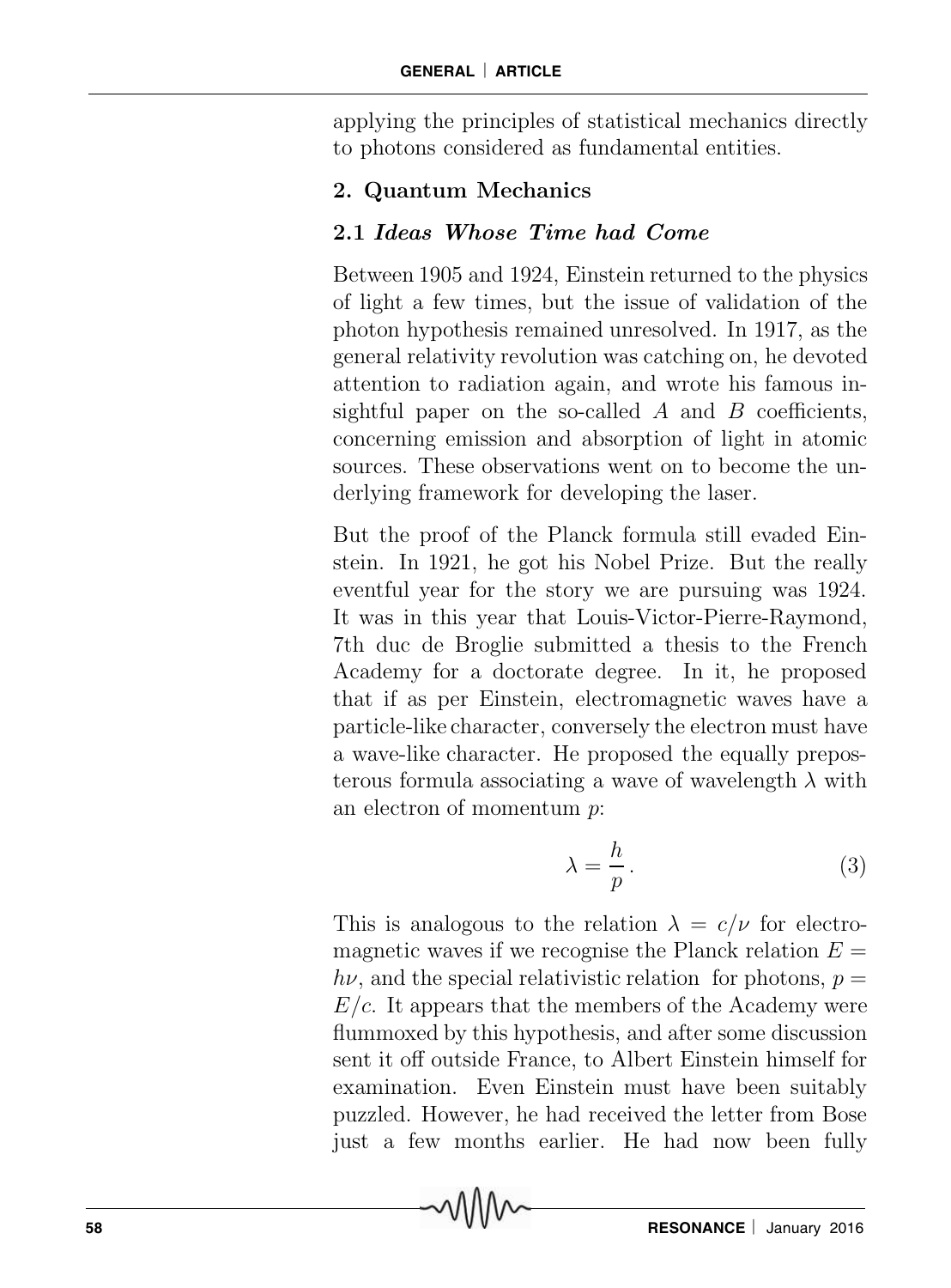convinced of his hypothesis of waves behaving as quanta. Much to the Academy's surprise, Einstein approved de Broglie's thesis proposing that material particles behave like waves. I would now like to refer back to Section 4.1 of Part I. There we considered the possibility that the reason why Einstein could withstand the pressure from the stalwarts to withdraw his light quantum paper was perhaps the fact that the unity of the core concepts for matter and radiation was more important to him than reconciling the two alternative descriptions of radiation. The reason why he would readily accept the de Broglie hypothesis can be ascribed to this line of thinking. Until specific writings or records can be uncovered to support this, it is a matter of conjecture whether Einstein's ready acceptance of de Broglie's thesis had anything to do with him having seen a closure to his 1905 hypothesis in the paper of Bose.

de Broglie had an illustrious career as a philosopher scientist. To begin with he was a duke by inheritance. He quickly became a member of the French Academy. His thesis of 1924 proposed that electrons have waves associated with them, which he called 'pilot waves'. The waves were supposed to escort the particle, like pilot vehicles in front of the car of a dignitary. de Broglie had also conjectured that "the electron has an internal clock that constitutes part of the mechanism by which a pilot wave guides a particle<sup>"1</sup>. With the development of quantum mechanics, and detailed consideration of its implications, it has been recognised that there are no waves that pilot the particle. The particle description and the wave description are complementary to each other, and mutually exclusive. They are not valid simultaneously. This contradicted the original metaphysical motivations of the wave hypothesis. As such, de Broglie remained vehemently opposed to the subsequent development of his wave ideas into wave mechanics. Unlike Bose, about whose contribution questions continued to be asked,

The reason why Einstein could withstand the pressure from the stalwarts to withdraw his light quantum paper was perhaps the fact that the unity of the core concepts for matter and radiation was more important to him than reconciling the two alternative descriptions of radiation.

<sup>1</sup>Wikipedia page on Louis de Broglie.

> Unlike Bose, about whose contribution questions continued to be asked, de Broglie was awarded the Nobel Prize in 1929.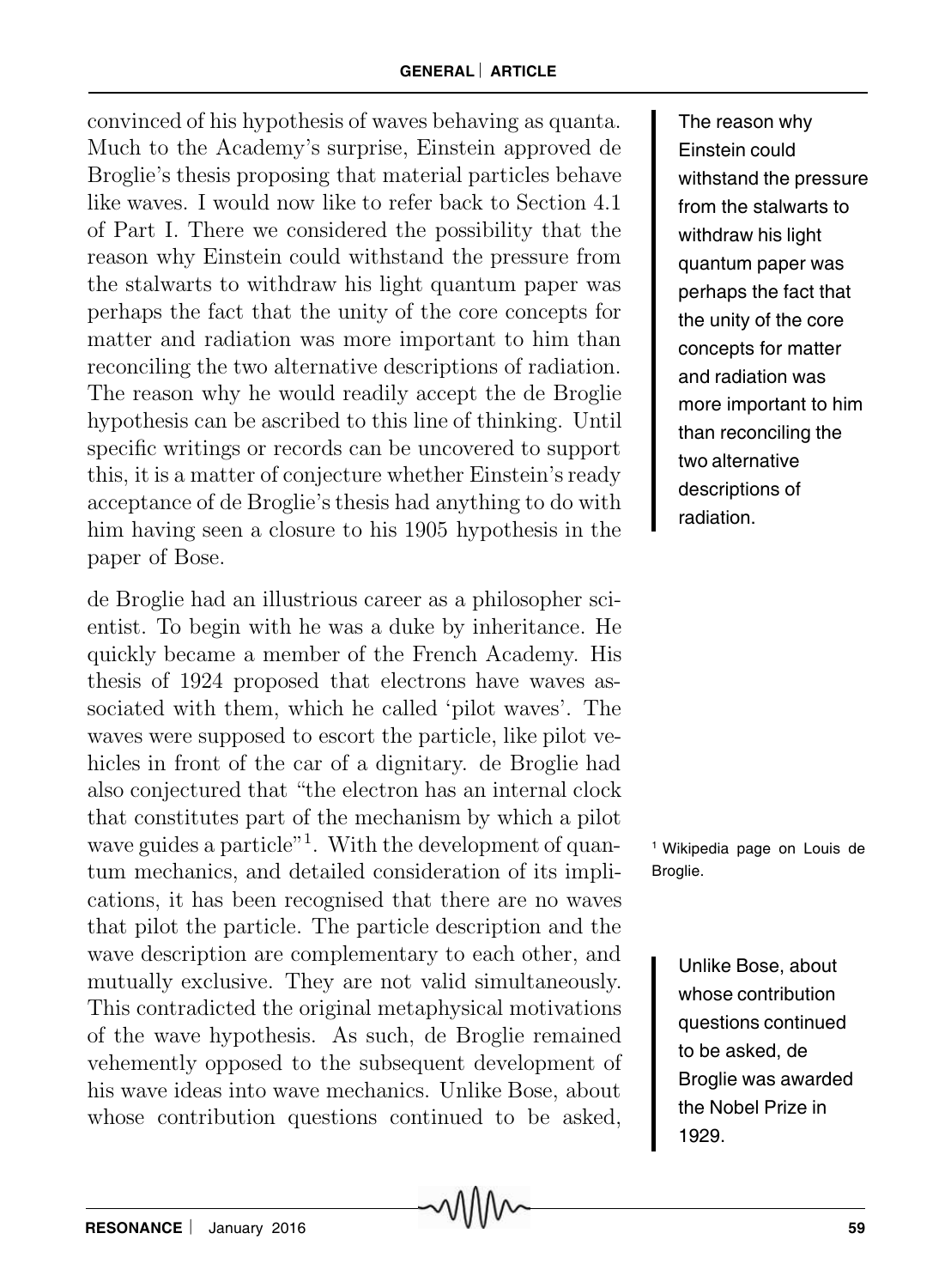de Broglie was awarded the Nobel Prize in 1929.

To the credit of the de Broglie hypothesis is the fact that it bloomed into the landmark new mathematical formulation of quantum mechanics in the hands of Erwin Schrödinger in 1926. Equally importantly, in 1927, the results of the Davisson and Germer experiments at Bell Labs, scattering of slow electrons from crystalline nickel target, matched de Broglie's wavelength formula remarkably. As for the development of quantum mechanics, Heisenberg was the first in making the radical proposal that one must abandon the notion of a trajectory in quantum mechanics, and went on to propose the principles of matrix mechanics. In 1925, this version of the theory was difficult to digest by many, as matrices were foreign to physicists, and the palpable picture that waves offered, and in terms of which Schrödinger's 1926 theory was formulated, rapidly gained acceptance. Although both formulations are equivalent, the wave formulation holds sway in most of non-relativistic problems of quantum mechanics. This is somewhat unfortunate as there are no 'waves' in the ordinary sense of waves in water or strings, but only a method to implement the principle of linear superposition as we explain later.

### 2.2 States and Quanta: The Essence of Quantum Physics

We finally explain the core new conceptualisation of Nature that the Bose–Einstein statistics offers to us. The novel counting that enabled Bose to arrive correctly at the Planck–Einstein formula was that in his counting, the states containing several quanta received equal weightage regardless of how they were assembled from states of single quanta. To understand this, we consider the example of two coins. Suppose we have two identical coins. And we toss them both independently. Now we try to anticipate the number of times the various possible configurations will show up. There are only

The novel counting that enabled Bose to arrive correctly at the Planck–Einstein formula was that in his counting, the states containing several quanta received equal weightage regardless of how they were assembled from states of single quanta.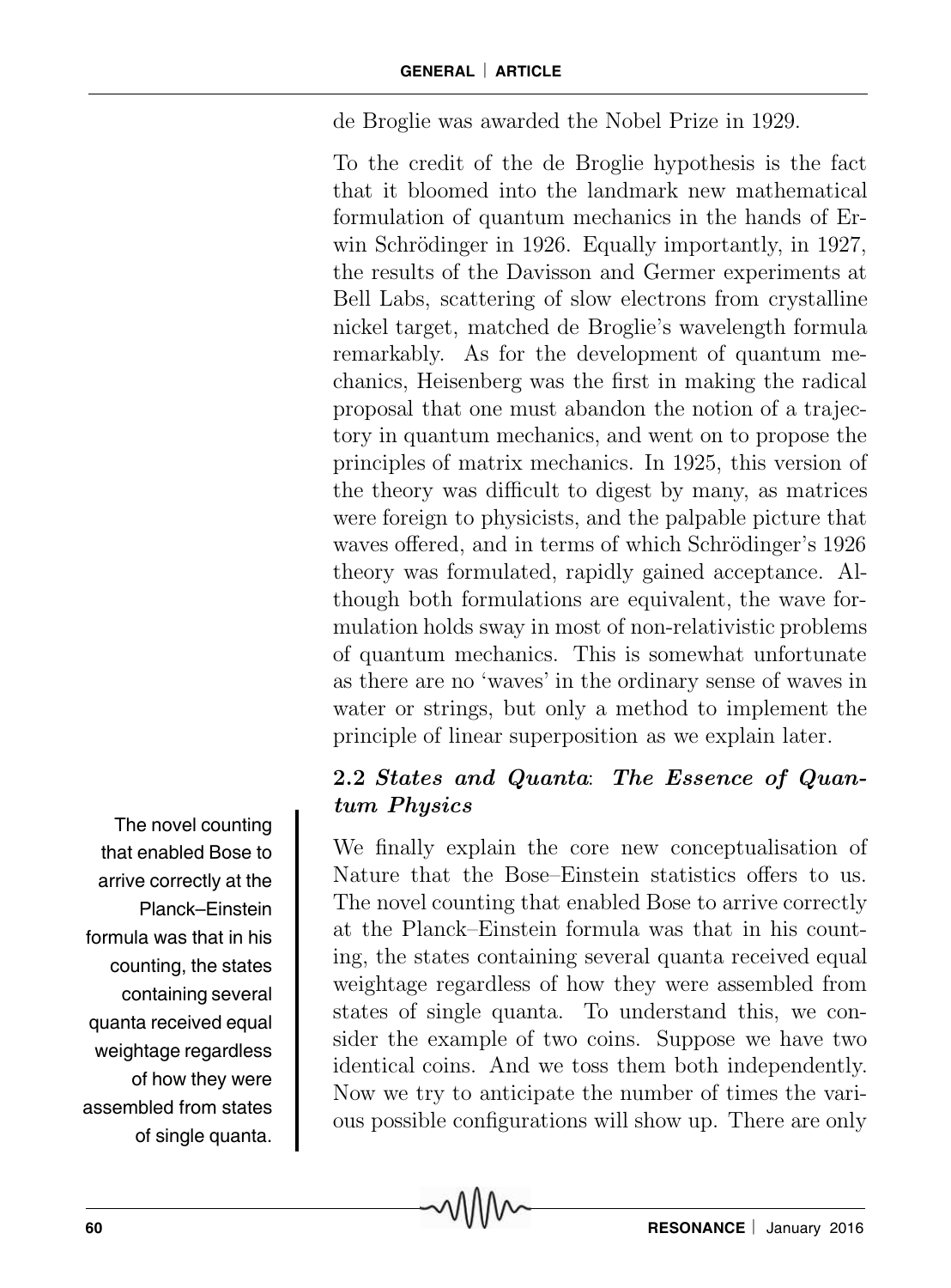|          | <b>Classical</b> |     | Quantum <sub>B-E</sub> Quantum <sub>F-D</sub> |
|----------|------------------|-----|-----------------------------------------------|
| H H      | 1/4              | 1/3 |                                               |
| HT or TH | 1/2              | 1/3 |                                               |
| TT       | 1/4              | 1/3 |                                               |

**Table 1.** The weightage factors associated with possible states of two indistinguishable coins in classical, Bose– Einstein and Fermi–Dirac statistics.

three possibilities: both heads, both tails, and a third possibility, one head and one tail. We may list these as HH, TT and HT. Since the coins are indistinguishable, TH is the same as HT and they count as the same configuration. However, we know very well from classical experience that out of the total number of possible configurations, the HT (or TH) occurs in two different ways, and hence twice as often compared to each of the HH and TT configurations. The weightage we associate in Boltzmann statistics with the states of such a system are indicated in the second column of Table 1 under the heading 'Classical'.

However, the Bose–Einstein case is different in a very subtle way. In the quantum Bose–Einstein counting, the coins are so completely identical that we are not able to assign twice as much weightage to the HT situation. It has exactly the same weightage as the HH and TT situations. This is indicated in the table in the column with the heading  $Q_{\text{B-E}}$ . This kind of counting applies to particles of spin values which are integer multiples of  $\hbar$ , i.e.,  $0, \hbar, 2\hbar,$  etc. For completeness, we have included the last column which corresponds to Fermi–Dirac statistics obeyed by all particles of half-integral spin, i.e., values  $\hbar/2$ ,  $3\hbar/2$ , etc., examples of which are the electron, the proton and the neutron. If such a species has no quantum numbers other than the one distinguishing H from T, then the Pauli exclusion principle forbids HH as well TT. There is only one state admissible as per quantum principles – HT, with weightage unity!

This state of affairs is called quantum 'indistinguishability' versus classical indistinguishability. But as we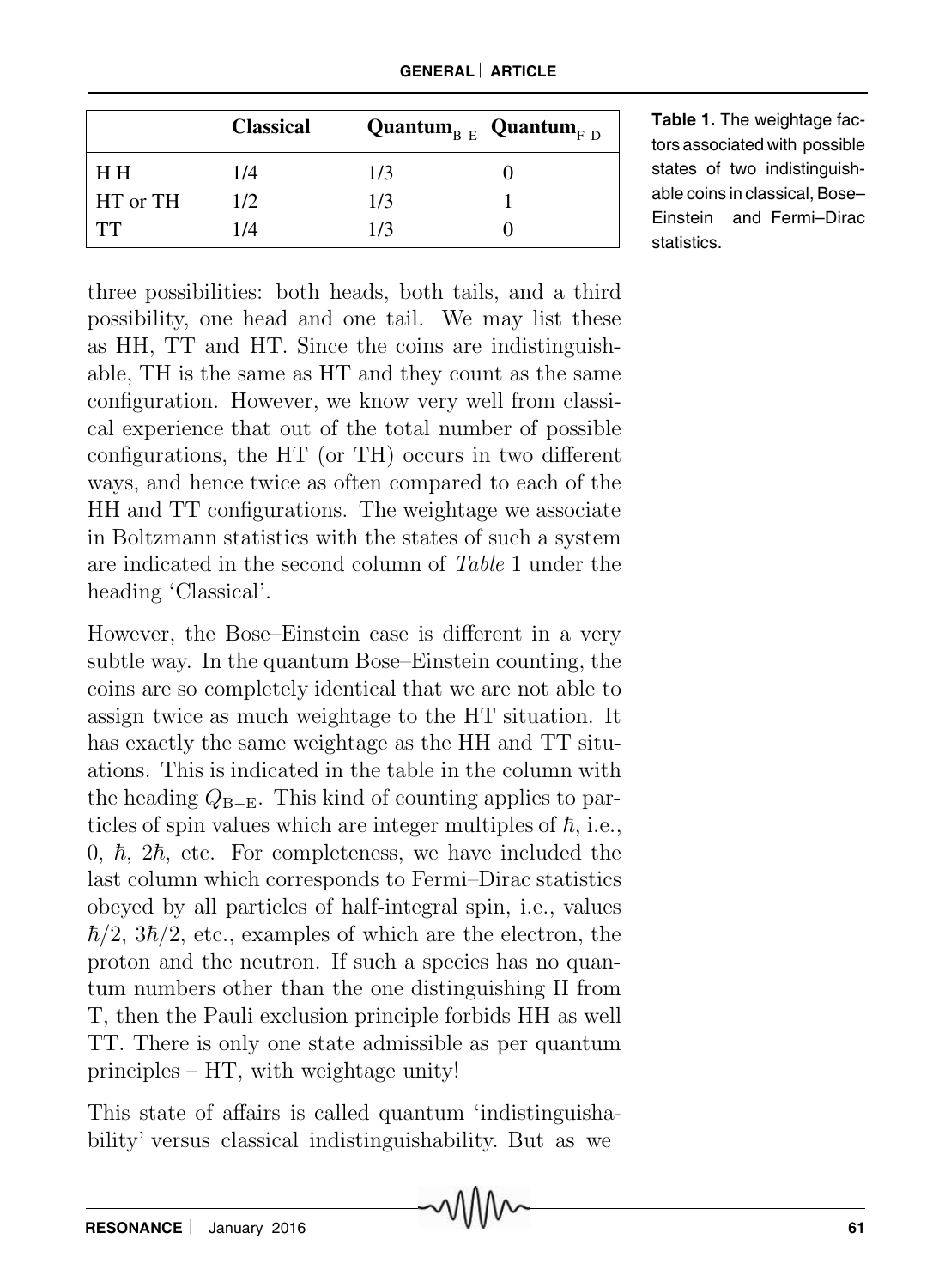The label of 'indistinguishability' is predicated on a classical prejudice. And this has resulted in enduring confusion.

There is only one quantum state containing two particles, the H/T quantum number of the state being zero, and the weightage of this state is exactly the same as that of the other states which have H/T quantum number  $+2$  or  $-2$ .

shall argue, the label of 'indistinguishability' is predicated on a classical prejudice. And this has resulted in enduring confusion and also false hopes of somehow circumventing the unpalatable non-classical content of quantum mechanics! The suggestion in the adjective 'indistinguishable' is that there are two distinct entities to begin with. The quantum logic is however taciturn, and less revealing of its secrets. Let us assign a value  $+1$  to H and  $-1$  to T in some units. Now the quantum logic allows an observable called the 'number', and the value of this number is 2 in this example, as we have considered two quanta. However, this system has only one unique state corresponding to total value 0 of the H/T quantum number. The availability of the observable 'number' whose value is 2, should not be confused with there being 'two particles' in the classical sense. So the question of 'distinguishing' between them does not arise. There is only one quantum state containing two particles, the H/T quantum number of the state being zero, and the weightage of this state is exactly the same as that of the other states which have  $H/T$  quantum number  $+2$  or  $-2$ .

At the heart of quantum mechanics is the principle of linear superposition. What we consider classically to be distinct configurations can be 'added' in a precise mathematical sense in quantum mechanics. And the weightages of the superposed states have to be such that the sum of their squares must add up to unity. As we descend from the macroscopic level to the microscopic, there are two ways that the quantum rules set in. One is as the systems become simple, such as small molecules and atoms, systems which are described by a small number of observables. The other important way quantum principles manifest themselves is through the Bose–Einstein or Fermi–Dirac enumeration of states. But the transition to the fully quantum domain most often is not sharply defined. For example, at standard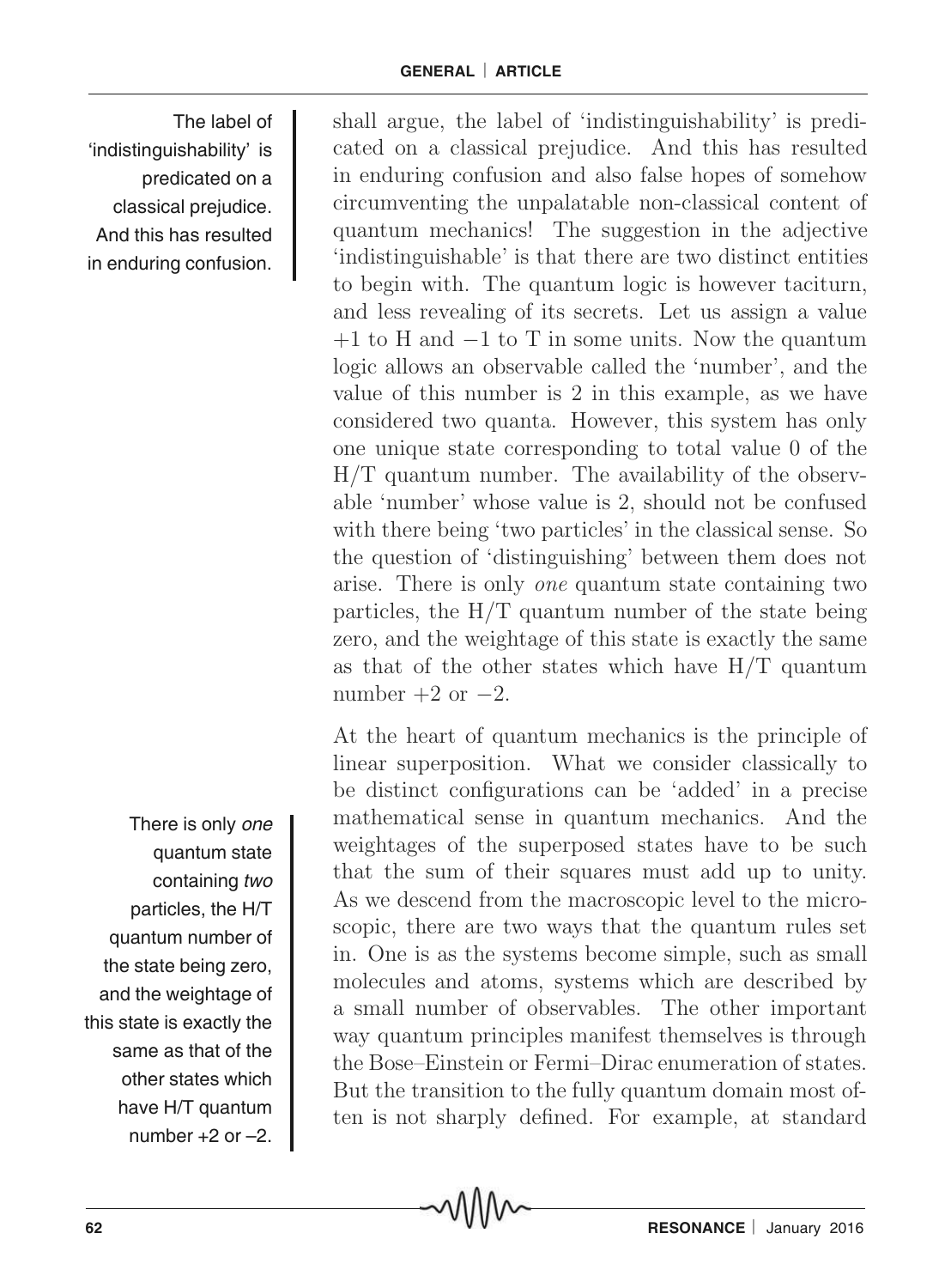room temperature and pressure, the molecules of hydrogen or carbon dioxide gas obey quantum rules of emission and absorption of radiation, but as a collective system, they obey Maxwell–Boltzmann or classical statistics. What this means is that they behave as independent quantum systems. For each molecule, its internal states would be a superposition of its various standard states (in technical language, eigenstates). However, the collective state is not found to be a superposition of some standard states, but rather just like the states of a small macroscopic particle. This happens because the gas is very dilute, viz., the average separation between the molecules is about 50 times larger than their intrinsic size. Typically, the collective states of a system display quantum mechanical superposition only when the system is densely populated with quanta of a given species.

In the domain where the quantum rules apply, the counting of the possible states becomes different and defies classical common sense. For a variety of systems, even when dense, an approximate picture which allows thinking in terms of the original isolated quanta works, especially when the quanta have weak mutual interaction. In such situations, one constructs the general states of the system as products of single particle states. This is purely a mathematical convenience. Unfortunately, this leaves behind the feeling that two distinct quanta have been put together, even though the symmetrisation or anti-symmetrisation are applied correctly. Quite a few paradoxes arise simply from this naive thinking. The 'indistinguishability' of quantum systems, more correctly, the appropriate statistics has to be treated as an integral part of the quantum principles and not as an added rule. When this is done consistently, no paradoxes remain, though the rules may continue to intrigue us.

Typically, the collective states of a system display quantum mechanical superposition only when the system is densely populated with quanta of a given species.

'Indistinguishability' of quantum systems, more correctly, the appropriate statistics has to be treated as an integral part of the quantum principles and not as an added rule. When this is done consistently, no paradoxes remain, though the rules may continue to intrigue us.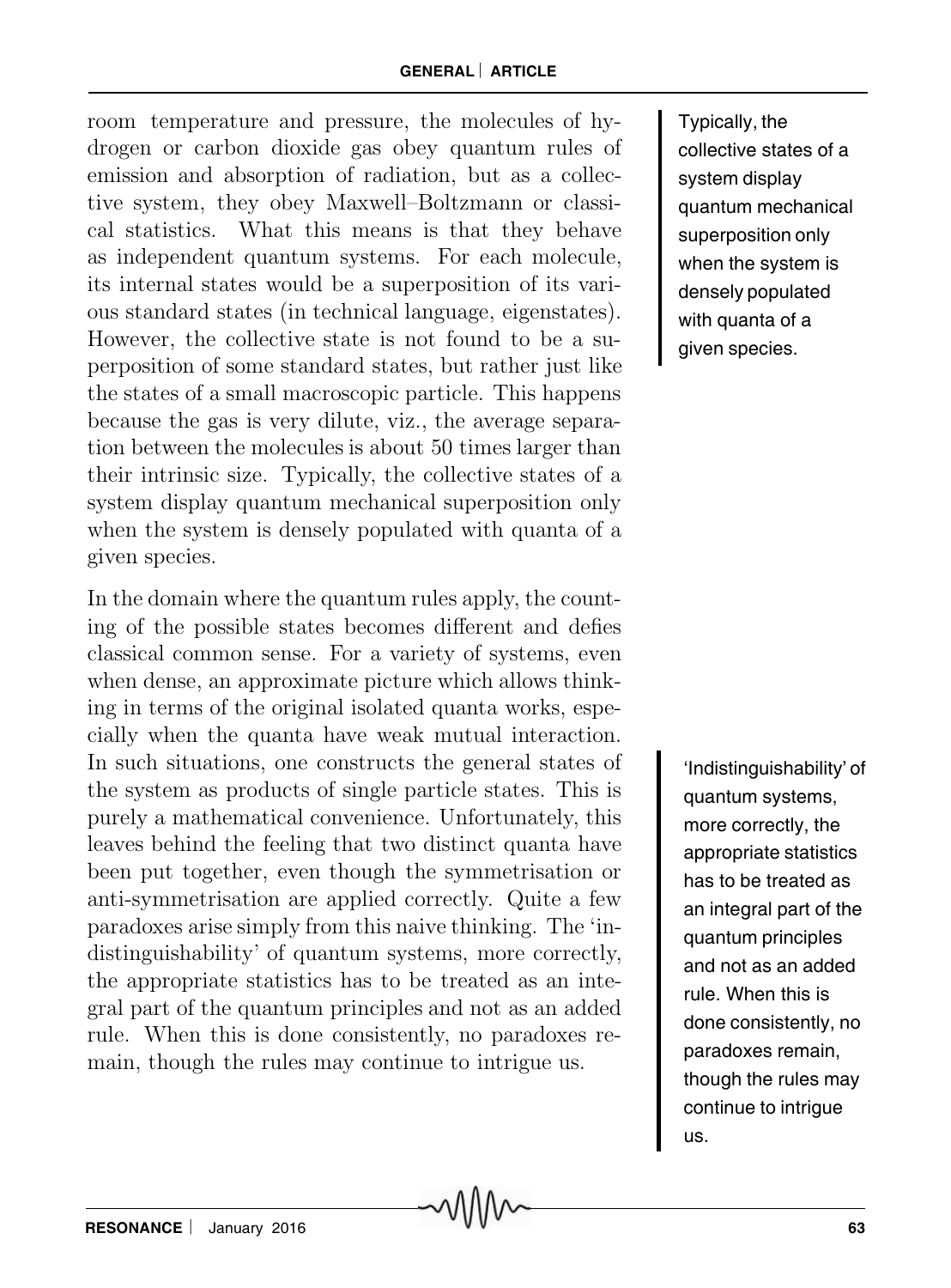In the treatment given by Sudarshan, it was emphasised that the quantum mechanical formula given there accounts for all the possible states of light, which subsume the classical states.

This formulation of Sudarshan can be considered to be the final closure on the theories of light originating with Newton and Huygens, evolved through the historical path of Planck, Einstein and Bose.

#### 3. Conclusion and Outlook

### 3.1 Final Story of Light

The novel description of light that began with Planck's formula and properly recognised as quantum behaviour of light by Einstein, reached maturity with the development of Bose–Einstein statistics. While much of the attention got diverted to condensed matter and nuclear physics, developments in optics continued separately. One of these was the inelastic scattering of light due to the internal structure of molecules and crystals. This effect, discovered by C V Raman, earned him the 1930 Nobel Prize. While quantum electrodynamics, as a dynamical theory of photons and electrons led to profound developments, the physics of photons by themselves had entered the quantum era in the 1950's when the maser was developed, soon leading to the invention of the laser.

In the late 1950's, in the course of using photomultiplier tubes for the study of stars, Hanbury Brown and Twiss developed intensity interferometry, whose quantum principles at first seemed to be unclear. By 1963, Glauber and independently E C G Sudarshan explicated the formalism that applied to the quantised Maxwell field in all possible settings. Glauber received the Nobel Prize for this development in 2005. In the treatment given by Sudarshan, it was emphasised that the quantum mechanical formula given there accounts for all the possible states of light, which subsume the classical states. Put another way, what we usually think of as classical Maxwell waves is actually a state of the quantised Maxwell field, a special state of the photons. Here, the classical description applies exactly and no modifications are needed when quantum mechanics is taken into account. This formulation of Sudarshan can be considered to be the final closure on the theories of light originating with Newton and Huygens, evolved through the historical path of Planck, Einstein and Bose.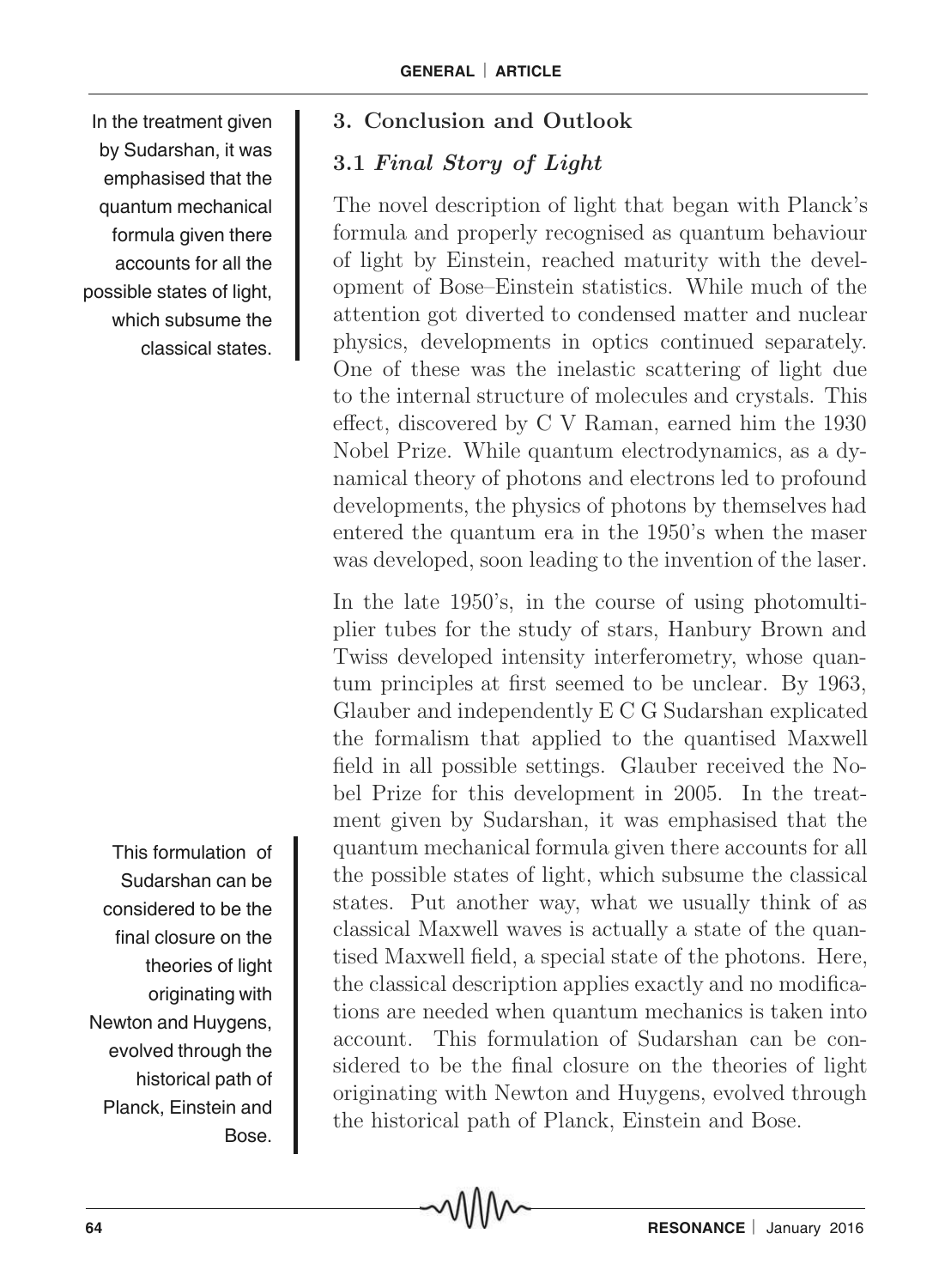It is intriguing to note that photons have two very special properties, one is zero rest mass and the second is zero charge (or the absence of mutual interactions). These properties have provided us entries, respectively, into the realms of special relativity and quantum mechanics. The zero mass property means that they are always moving at the largest limiting speed permissible in Nature, 'the speed of light', and this property has thus provided us a key to special relativity. On the other hand, zero mass and zero charge properties have facilitated the observation of the peculiar properties of a quantum gas that we are discussing here. Masslessness means that there is no intrinsic 'size' to a photon such as the Compton wavelength for massive particles. Thus, there is no limiting dilution in which this gas begins to obey Maxwell–Boltzmann statistics, unlike in the case of molecular gases as we noted in Section 2.2. And the absence of interactions ensures that it remains a gas of free quanta to which Bose–Einstein statistics can be applied in all laboratory situations. Massive particles such as atoms also display quantum superposition and enter a collective state called a Bose–Einstein condensate. But to see this, we need to prepare their collections with extreme care. Providing sufficient density may trigger interactions; instead, extremely low temperatures are used. For photons, the quantum characteristics are readily visible because they constitute a non-interacting quantum gas, which enabled the revolution in the hands of Planck.

The theorem of Sudarshan shows that photons provide one more access to the quantum world. Dirac has emphasised in his textbook Principles of Quantum Mechanics that the new content of quantum mechanics is the principle of linear superposition. In classical mechanics, there is no meaning to a plus sign between two possible trajectories of a particle. It cannot be following both. In quantum mechanics, it is valid to superpose

It is intriguing to note that photons have two very special properties, one is zero rest mass and the second is zero charge (or the absence of mutual interactions). These properties have provided us entries, respectively, into the realms of special relativity and quantum mechanics.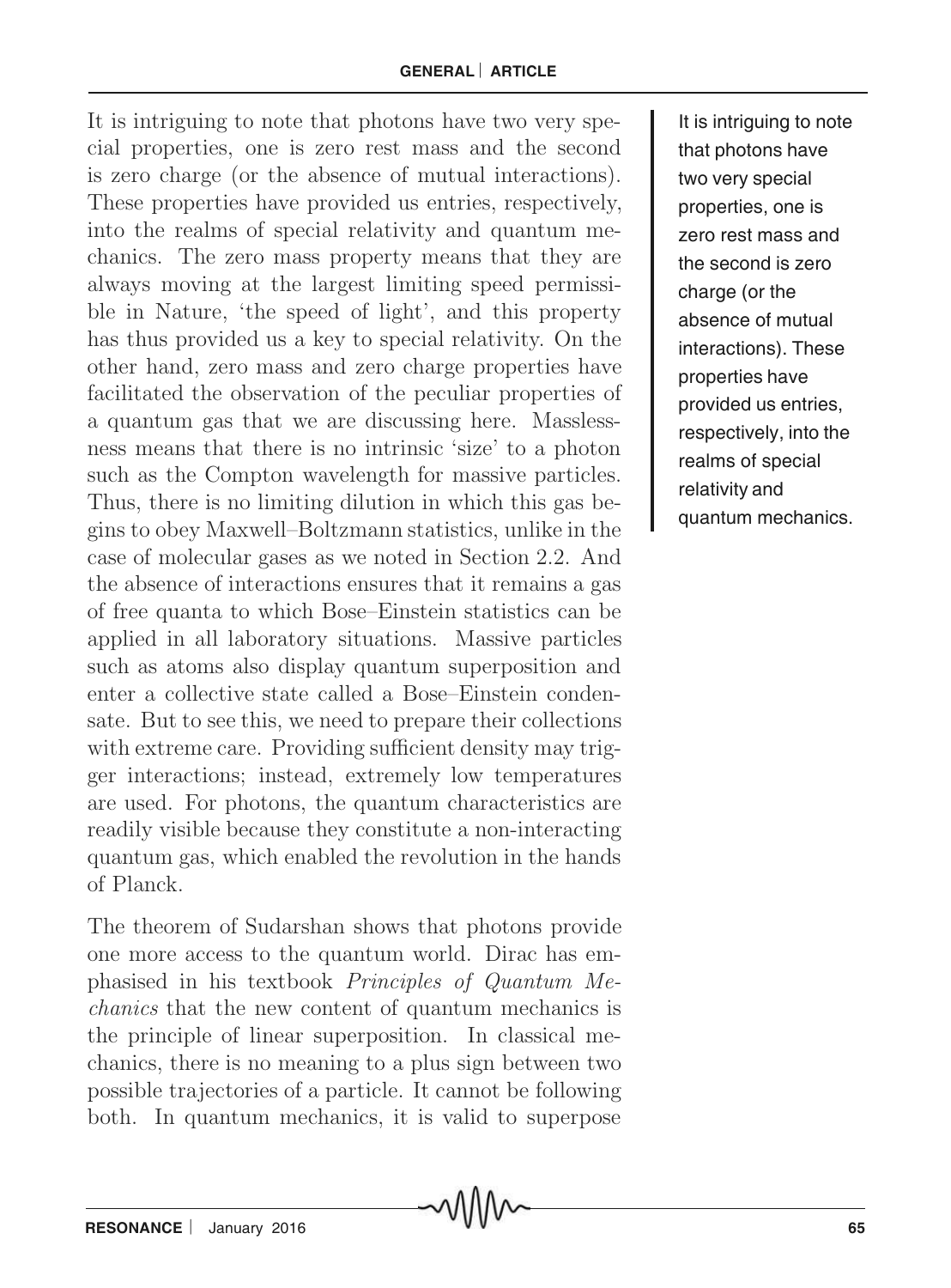The linear superposition principle of electromagnetic fields that is taught at the undergraduate level is actually nothing but the linear superposition principle of quantum mechanics!

There was the puzzling property that a quantum state was intrinsically non-local; the wave function was always spread over a space-like domain. This seemed to intuitively contradict special theory of relativity.

via a plus sign two states of the system which yields a new possible state of the system. The above theorem of Sudarshan then has another intriguing implication. Recall that the classical states of radiation appear without modification in the complete quantum description. As such, the linear superposition principle of electromagnetic fields that is taught at the undergraduate level is actually nothing but the linear superposition principle of quantum mechanics!

#### 3.2 The Enigmatic Quantum

Very soon, after the basic rules of the new quantum mechanics were understood, it became apparent that the outcomes of experiments could be predicted only statistically or on the average. Heisenberg had proposed his matrix mechanics with a clear call that the notion of trajectories must be abandoned. He then backed up his abstract formalism operationally through a thought experiment, by showing that attempts to measure one property of the trajectory, say the position, would necessarily mess up the complementary property, the momentum. This consequence was natural because the measuring technique itself had to rely on sending one quantum system, a photon, to 'view' another, the electron. It was impossible to improvise any apparatus that was capable of yielding information of the quantum domain without, at the same time, obeying quantum principles. Ergo, it was impossible to beat the uncertainty in measuring the attributes of a trajectory below a limit set by the new constant of nature,  $h$ , or in modern usage, the quantity  $\hbar = h/2\pi$ .

Such a probabilistic outcome given by a fundamental framework was anathema to Einstein and to many others of that generation. Needless to say, the debates continue to rage and are also current. Further, there was the puzzling property that a quantum state was intrinsically non-local; the wave function was always spread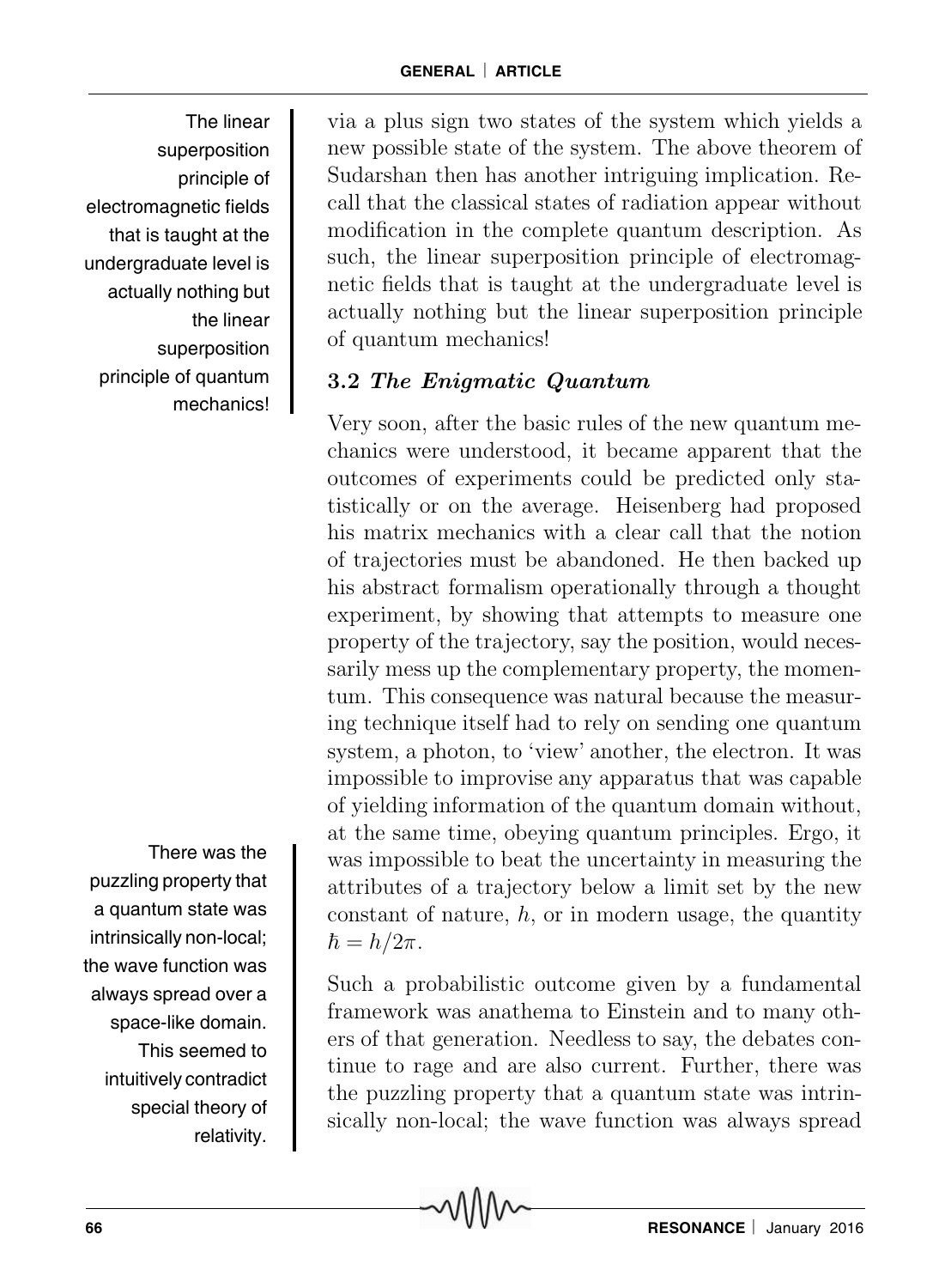over a space-like domain. This seemed to intuitively contradict special theory of relativity. The enigma of this situation was formulated by Einstein and his collaborators Podolsky and Rosen with characteristic clarity and has come to be called the EPR paradox. From a pragmatic point of view, paradoxical the situation is, but inconsistent it is not; and no attempts at arriving at an inconsistency with the basic tenets of special relativity, even in thought experiment, have succeeded, nor has a clever experiment been designed that would force an extension of quantum mechanics.

The other puzzling aspect of quantum observation is that only specific eigenvalues are returned as the outcome of measurement. For instance, the average spin of an electron in a beam may be  $0.35\hbar$ , but that only means that if you made measurements on many electrons in that beam, that would be the average outcome. In any one specific measurement that manages to capture only one electron, the answer will be precisely either  $+\hbar/2$  or  $-\hbar/2$ .

This fact has been well verified. But it leads to the following paradoxical situation called Wigner's Friend or Schrödinger Cat, depending on how amicable or macabre your inclination is<sup>2</sup>. Once measured, the system will go on being in that eigenstate, say spin  $+\hbar/2$ . But now, if you sit quietly after that measurement, your friend who walks in has no way to decide whether it is already in an eigenstate or not without actually making the measurement herself. The dilemma at hand can be seen to result from the rule of quantum mechanics, that once an attribute is measured, the net effect of the measurement process is to leave the system in one of the eigenstates of the particular observable. But this rule creates an unequal situation for different categories of observers – those who first carried out such an observation on a generically prepared system, and those that come later, without knowing whether the measurement has already

In any one specific measurement that manages to capture only one electron, the answer will be precisely either  $+\hbar/2$  or  $-\hbar/2$ .

2 Actually Wigner's Friend is a paradox which is a step beyond the more direct paradox presented by Schrödinger's Cat. Due to the brevity of the presentation here, and presuming that many readers are already familiar with these paradoxes, I have taken the liberty to speak of them together.

The dilemma at hand can be seen to result from the rule of quantum mechanics.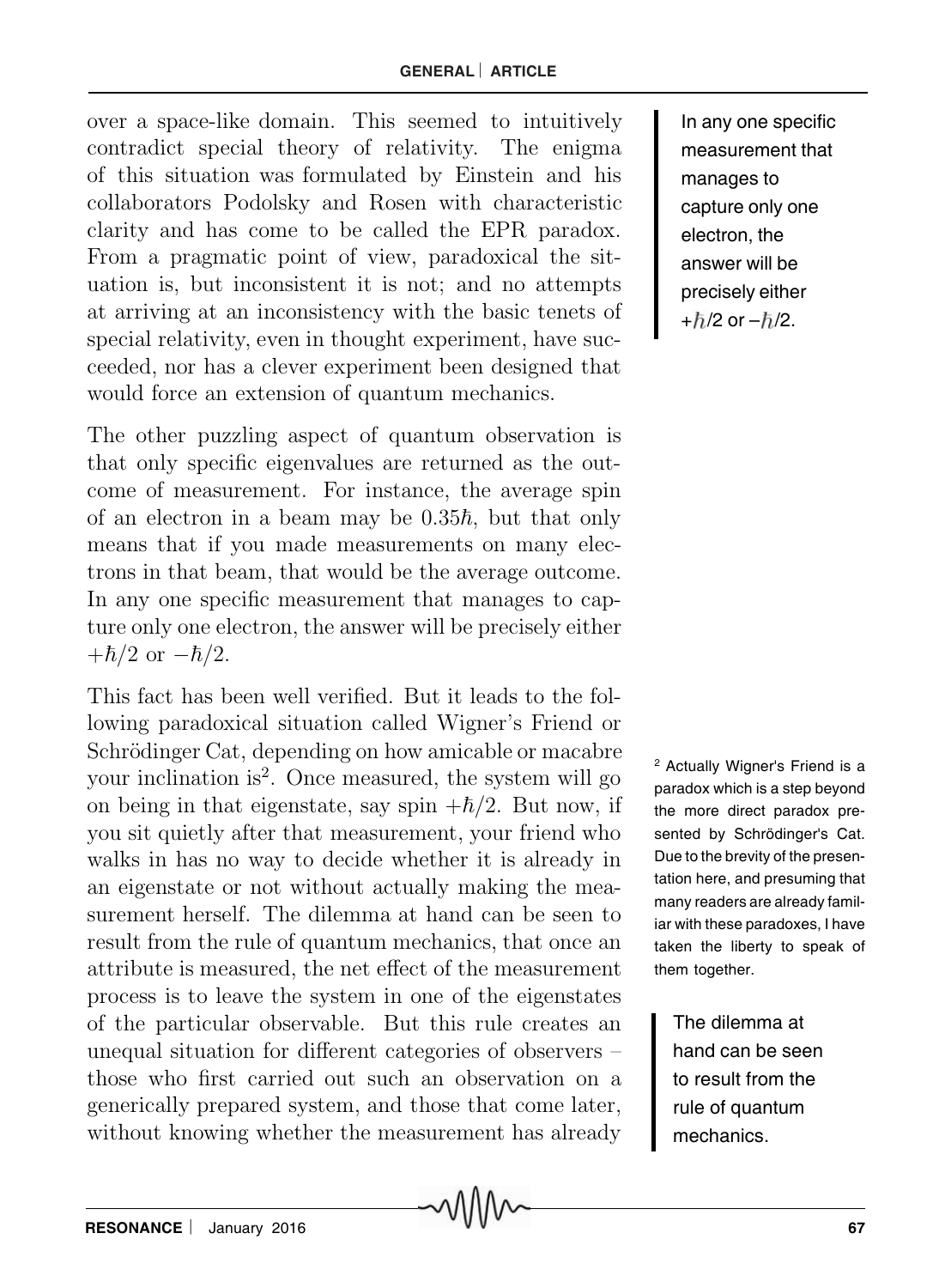been made. Thus, the well-established notion of objectivity even in the classical world of observers seems to be endangered.

Nobody wants to kill a cat ever, let alone twice, so such a paradox jumps out to challenge common sense. But the resolution is very simple. If the first observer has already made the measurement, then the system can be considered to have been prepared in that specific eigenstate for the next observer. No contradictions arise but the challenge to common sense persists. Also, one hopes that a refinement of the formalism would make measurement a more intrinsic and organic part of the formalism than a drastic 'collapse' into specific eigenstates. Constructing such a formalism is an active area of research. But we would expect that such a formalism will only be an extension, without modifying any of the core tenets of quantum mechanics.

Since the quantum is maligned so much in common discourse, it is worth emphasising that there is a lot that is counter-intuitive in physics. As we know, understanding the phenomenology of classical motion was itself a great intellectual enterprise, culminating with the discourses published by Galileo. Its final refined version which we accept with equanimity, is due to Newton. Yet, there is much that is conceptually unsatisfactory about the Newtonian framework which we have come to take for granted. The foremost among them is the notion of limits as needed for infinitesimal calculus. Through the formal concept of instantaneous velocity, we are convinced by Newton that a particle can be at a point and also moving while still being at that point! In fact, it is supposed to possess all orders of time derivatives while still just being at its original point. In the bygone era of theology, this would have remained an active area of debate but not so in modern engineering. While the high level of refinements in real analysis ensure that there is no logical contradiction, the point remains that this is a